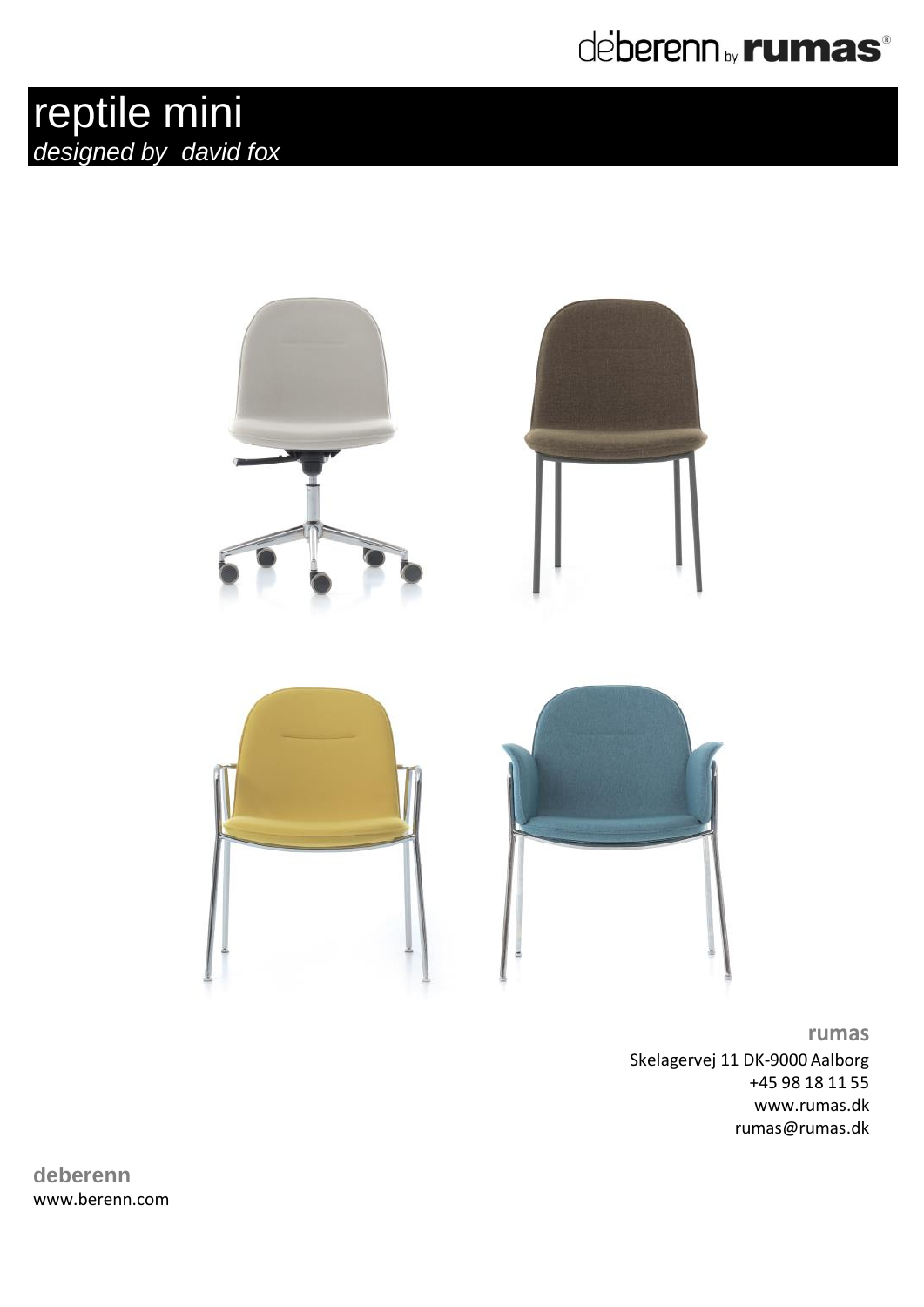# de**berenn** <sub>by</sub> **rumas**<sup>®</sup>

### reptile mini *designed by david fox*

Reptile Mini is a chair that begins at a seat and back, to be used on a swivel base at a desk, by adding arms and a tubular steel legs frame it progresses the chair into one that can be used for meeting, or dining situations.

According to David Fox, the designer of Reptile Mini, this family covers meeting areas, hotel rooms, even some domestic applications and synergizes with the changing workplace but opens up new areas of specification.

The chair is a combination of the design and the ergonomics to offer a beautiful, yet comfortable family for products. These chairs are environment specific, and the user would feel comfortable with them in a hotel, a corporate environment, or even in the home.

- Made using 12 mm dia. transmission metal; 5x20 mm and 3x16 mm metal sheet plate welded into a frame, molded into Polyurethane foam.
- Metal frame is placed in a mold with Polyurethane compound, mixture of Polyol and Isocyanate, poured into the mold for 3.5 seconds with 130 to 180 bar pressure.
- 1100 grams of Polyurethane mixture is used.
- Mixture combusts and expand inside for 5 to 6 minutes. We release the valves and open our mold casing, producing soft but durable Polyurethane foam.
- Shape of the foam is adjusted and cleaned; then we wait 24 hours for it to harden.
- In creation of upholstery, CNC Fabric Cutter cuts a measured amount of fabric into specific dimensions. All fabric connections are then sewn, single and double stitched via needle machines. All sewing and lock stitching are made with extreme care.
- Fabric is then carefully and properly upholstered to our Polyurethane molded foam.
- Armrests, seat padding, seat and back padding are also given as options to be attached to the shell.
- Under the shell, holes are located to fix different bases. Base options are listed below;
	- o Base 1 WIRE FRAME BASE: made of bended 12 mm metal rod.
	- $\circ$  Base 2 CONICAL BASE: made of 4 pcs of conical 21 mm tube, with adjustable gliders
	- o Base 3 ECO 5 STAR CHROMED BASE: Chromed Eco 5 star base with tilting mechanism
	- o Base 4 5 STAR ALUMINUM BASE: Aluminum die cast 5 star base with a tilt mechanism
	- $\circ$  Base 5 R50 PLATE: R50 cm metal plate covered by a 0.60 mm metal sheet. The connection tube can be fixed, rotating or rotating with height adjustment attached
	- o Base 6 4 STAR ALUMINUM BASE: Aluminum die cast, 731 mm in diameter, as a 4 star base is connected by a rotating tube or by a rotating tube with height adjustment attached.